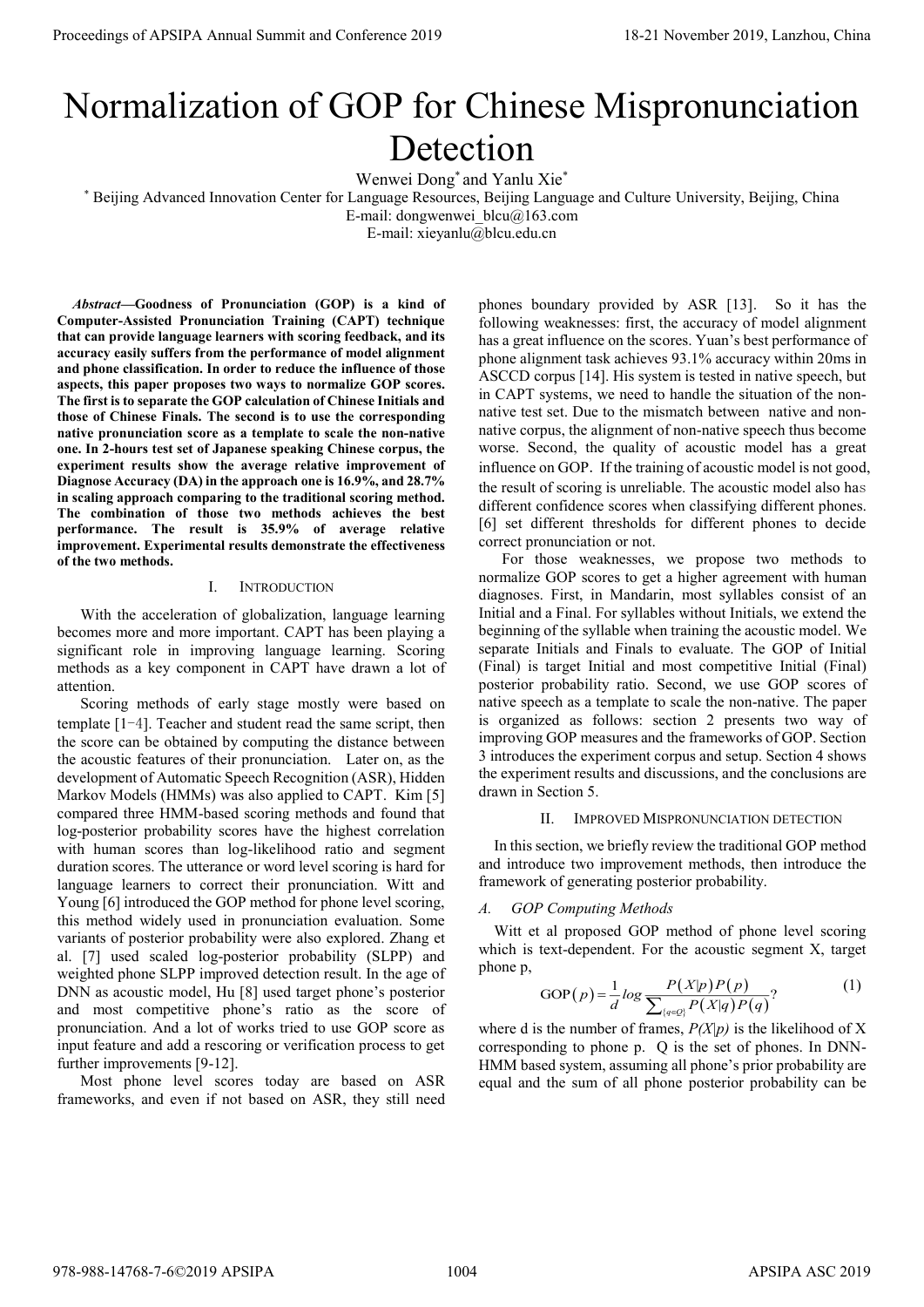approximated by its maximum [6], in this paper we use the GOP,

$$
GOP(p) = \frac{1}{d} \log \frac{P(p|X)}{\max_{\{q \in Q\}} P(q|X) + P(p|X)} \tag{2}
$$

 $P(p|X)$  is the posterior probability of phone p that generates from acoustic model. Then we set a threshold to make the final decision,

$$
GOP(p) > k \begin{cases} \text{yes, correct pronunciation} \\ \text{no, mispronunciation} \end{cases}
$$
 (3)

those methods can be affected by the alignment result of a model. In practice, we can adjust the threshold for language learners with different level. The main idea of GOP is to use classifier's confidence score as the score of pronunciation.

#### *B. Separating Initials and Finals*

In Mandarin, most syllables consist of an Initial and a Final. For syllables without initials, we extend the beginning of the syllable when training the acoustic model. According to annotation and education experience, L2 learners are prone to confuse initials with initials and finals with finals. Traditional GOP method uses the average of frames posterior probability as the phone's posterior probability, but the alignment of GMM-HMM not accurate enough, sometimes when we evaluate initials, the most competitive phone is not initials and a phone's score will be influenced. An example of alignment shows in figure 1.



Fig. 1 An example of alignment result

When we evaluate non-native speaker's utterance "nihao", the black solid line is the actual boundary of those initials and finals. The dotted line is the alignment result that generated from the model, from the figure 1 we can see, if we want to get the GOP of Final 'i' in the traditional way, we need average the all frames posterior probability on the basis of the boundary as phone 'i' posterior probability. Due to the alignment error, the posterior probability of 'i' is influenced by the Initial 'n'. Chinese syllables are alternating with Initial and Final, so when we calculate the Initial's score, the most competitive phone posterior probability should be Initial. The same goes for Final.

$$
GOP_1(p) = \frac{1}{d} \log \frac{P(p|X)}{\max_{\{p \in Q : \gamma q \in Q \cap P\}} P(q|X) + P(p|X)}
$$
(4)

where *Qi* means phone set of initial, *Qf* means phone set of final.

# *C. Scaling with Native Speech GOP scores*

In the light of research by Witt [6], a single threshold for all phones is inappropriate. For example, fricatives tend to have lower log-likelihood than vowels. They try to use different thresholds for phones. We also found different phones will have different posterior probability. In GOP method, the main idea is using native speakers as the golden speakers to evaluate pronunciation of non-native speaker, so the native speaker's GOP of each phone should be close to 1. But in practice, native speaker GOP scores are often not close to 1. For example, if the native speaker's score is 0.6 in a phone, then non-native's score is good enough in 0.5. In my research, we use the average of native speech each phone's score as the template to normalize the non-native.

$$
GOP2(p) = \frac{GOP_{non-native}(p)}{GOP_{naive}(p)}
$$
 (5)

p is the target phone. We use the mean GOP score of different native speakers as a template. The normalization method can partially result in different phonemes that require different thresholds, as well as imperfect model training.

## *D. Framework of GOP method*

The front-end feature extractor converts waveform to filterbank, and that feature are used in acoustic model to generate posterior probability and alignment model to get alignment result of phones. Based on those results, the different GOP measurements can be used to calculate the score of pronunciation. Finally, a threshold can be applied to make the final decision. The choice of the threshold depends on the level of strictness. The framework is shown in figure 1.

#### III. EXPERIMENTS

#### *A. Speech Corpus*

Experiment corpus consists of two parts, the native speech database is provided by the Chinese National Hi-Tech Project 863 for Mandarin continuous speech recognition of large vocabulary system development [15]. It contains 166 speakers about 100 hours. We divide it into the training set about 70 hours and development set about 30 hours, and no speakers overlap. We also use 3600 sentences of native Chinese corpus to test GOP algorithm. The non-native speech corpus is BLCU inter-Chinese speech corpus [16]. It has 19 speakers and each speaker has 301 sentences. We add 12 speakers of it as the training set to reduce the mismatch between native and nonnative dataset, and 7 speakers corpus as the test set. The test set has been annotated at the phone level. The details are shown in Table 1. Proceedings of APSIPA Annual Summit at Conference 2019<br>
Suppose the proceeding of the space was the space term in the space of the space of the space of the space of the space of the space of the space of the space of the

TABLE 1 JAPANESE L2 INTER-CHINESE CORPUS

| Corpus               | <b>Description</b>         |
|----------------------|----------------------------|
| Text                 | Conversational Chinese 301 |
| Speaker              | 7 females                  |
| Number of utterances | 1899                       |
| Number of phones     | 26431                      |
| Average length per   | 14                         |
| utterance            |                            |
| Number of annotators |                            |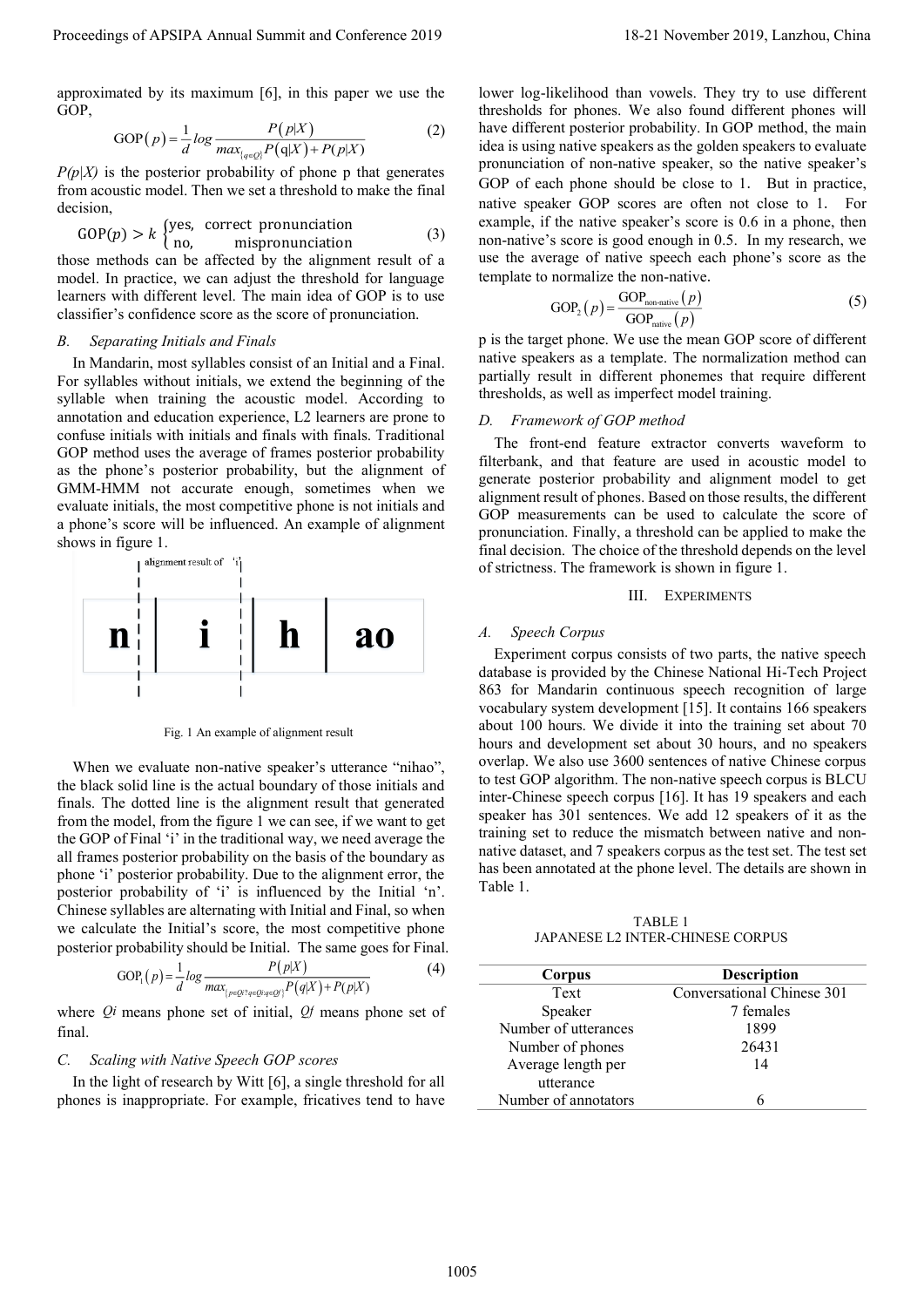

Fig. 2 The framework of mispronunciation detection

# *B. Evaluation Metrics*

There are 4 evaluation indicators:

- False Acceptance Rate (FAR): the percentage of mispronunciation phones that are accepted as correct.
- False Rejection Rate (FRR): the percentage of correctly pronounced phones that are rejected as mispronunciation.
- Diagnostic Accuracy (DA): the percentage of correctly detected.
- The Detection Cost Function (DCF):

The Detection Cost Function (DCF):  
DCF(
$$
\tau
$$
) = C<sub>miss</sub>FRR( $\tau$ )P<sub>Target</sub> + C<sub>FA</sub>FAR( $\tau$ ) (1 - P<sub>Target</sub>) (9)

where  $\tau$  is the threshold of GOP.  $C_{MISS}$  is the cost of false rejection,  $C_{FA}$  is the cost of false acceptance.  $P_{target}$  is a prior probability and in practical application, FAR is more important than FRR, because if too many correct pronunciations are rejected as mispronunciations. it will give users a bad experience.

# *C. Experiment setup*

The dimension of input feature is 27 including 23 dimensional Fbank, 3-dimensional pitch, and 1-dimensional energy, we use Cepstral Mean and Variance Normalization (CMVN) to reduce speaker difference.

Kaldi toolkit is used to train Gaussian Mixture Modeling (GMM), Hidden Markov Models (HMMs) and Time-Delay Neural Network (TDNN). TDNN has 6 hidden layers and each layer has 850 nodes. The alignments generated by GMM-HMM model.

## IV. RESULTS AND DISCUSSIONS

## *A.* The *traditional GOP method for native speaker*

We have tested the traditional GOP method in native speaker corpus. The DA is shown in Figure 3.

X-axis represents different thresholds of GOP. y-axis represents the DA, we can know that even for native speaker, the DA only can achieve 92% in the threshold of 0.1. If we use this method to score non-native, the results will be worse.

Figure 4 shows the GOP scores of different phones in native corpus. The x-axis represents different phones. The y-axis represents the GOP scores. We calculate average score of all speakers in different phones. Figure 4 shows a big difference

between GOP scores of phones. Compound Finals tend to have lower scores than other phones. If we use the GOP scores of native speaker in each phone to scale non-native, the phone difference can be eliminated. So the same threshold for all phone's score can be applied.



Fig. 3 The DA of native Chinese corpus



Fig. 4 The GOP scores of different phones

#### *B. Different Methods of GOP*

Based on TDNN acoustic model, we use three ways to calculate GOP, as the formula in (2), (4) and (5). GOP is the posterior probability ratio of the target phone and most competitive phone. GOP1 is the posterior probability ratio of target initials (finals) and most competitive initials (finals).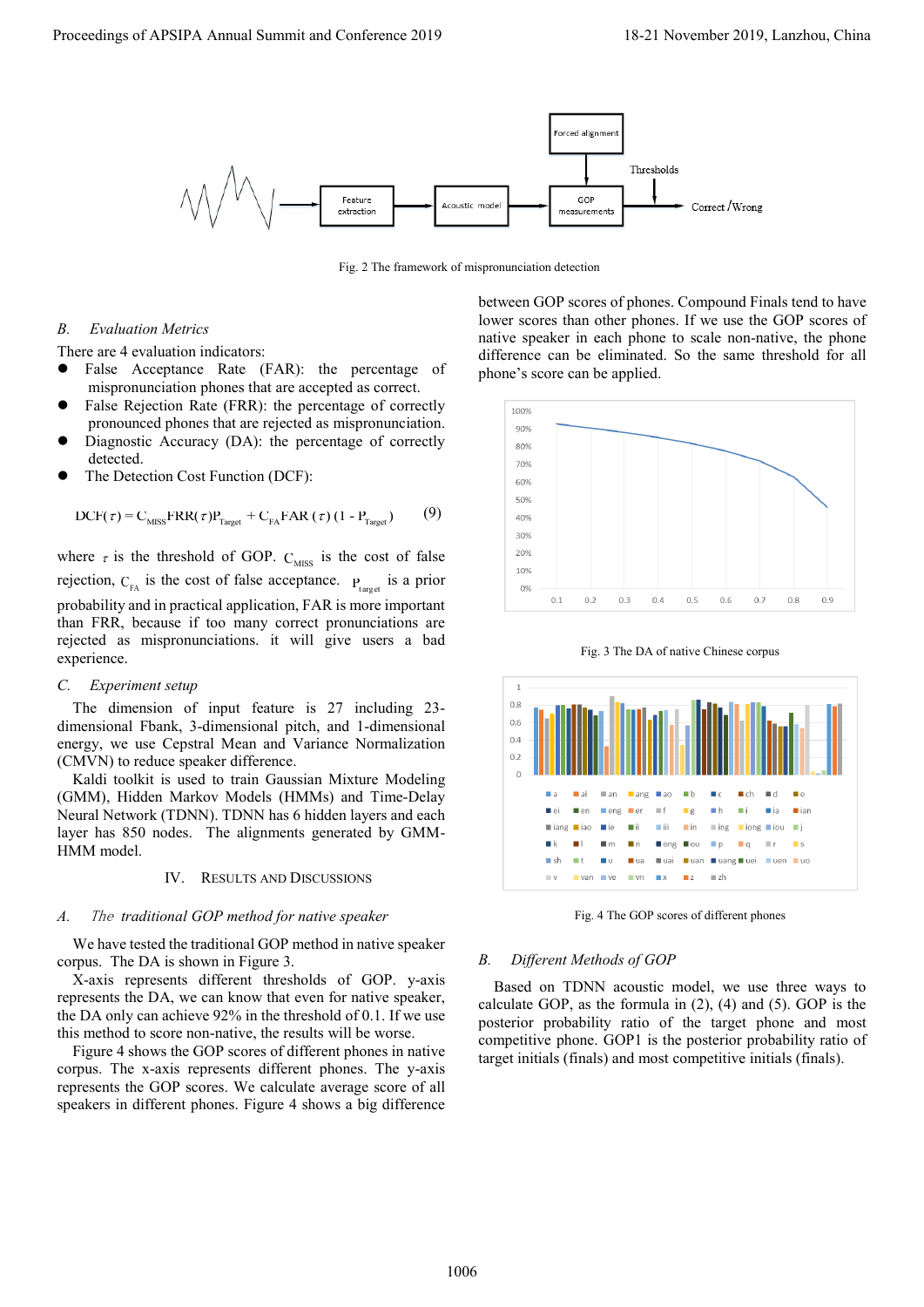The result shows GOP3 has the best performance, and it is suitable for high-level language learners because of its robustness. The DA of GOP2 improve 26.08% than traditional GOP at threshold of 0.9, its average improvement is 4.53% in all thresholds. The relative improvement is 16.9%. GOP1 separate initials and finals to evaluate the GOP, it indeed can reduce the influence of alignment error and improve the DA. Acoustic models have different confidence scores in phone classification for native speakers, the average improvement of GOP2's DA is 7.71% than GOP, which indicates that using native's GOP as the template to scale L2's can reduce the influence of it. The relative improvement is 28.7%. GOP3 combined those two methods and get the best performance, its average improvement is 9.62 than GOP. The relative improvement is 35.9%. Proceedings of APSIPA Annual Summit and Conference 2019<br>
Conference 2019 18-21 November 2019 18-21 November 2019 18-21 November 2019 18-21 November 2019 18-21 November 2019<br>
The post stress in the set of a few stress in t



Fig. 5. The DA of different GOP



Fig. 6 the ROC of different GOP methods

FAR and FRR need to be a trade-off. From Figure 6. When FAR bigger than 33%, the GOP result is worse than others. GOP1 and GOP2's ROC curve are shorter than GOP's, it means two new methods are more stable than the traditional method in all thresholds. And GOP3 is the shortest, thus it's the best method.

# *C. DCF of Different Methods*

The total score is 1, we set  $\tau$  =0.6, because most tests use 0.6 as the passing score and  $p_{\text{target}} = 0.7$ . FRR is the percentage of mistake making by model. In practice, we care more about FRR. Table 2 shows the DCF of different methods.

TABLE 2 THE *DCF OF DIFFERENT METHODS.*

| Methods          | DCF (%) |
|------------------|---------|
| GOP              | 31.30   |
| GOP <sub>1</sub> | 29.28   |
| GOP <sub>2</sub> | 29.05   |
| GOP3             | 28.39   |
|                  |         |

Detection cost of GOP3 is lower than others. The DA of GOP in  $\tau$  =0.6 is 73.14%, GOP1 is 77.86% and GOP2 is 80.11%. GOP3 is 82.09%.

Thresholds mean the level of strictness. The higher the threshold, the stricter it is. From the experiment results, the GOP method is more suitable for beginner because of its bad performance in the high threshold, GOP3 is more robust in all threshold and is suit for all language learners.

# V. CONCLUSIONS

This paper proposed two methods to normalize GOP scores to get a higher agreement with human diagnoses: first is to separate initials and finals to evaluate, initials' (finals) GOP is target initial and most competitive initial's (finals) posterior probability ratio. This method can reduce the influence of bad alignment of phones. Second, we use native speech's GOP as a template to scale the L2. This method can make up for the insufficiency of the acoustic model training to a certain extent, and reduce the calculation amount of different phones using different thresholds.

Experiment results show separating initials and finals to calculate GOP is better than baseline GOP, it can reduce the influence of alignment. The scaling method can further improve the performance of mispronunciation detection, and the combination of those two methods get the best performance. GOP3 is relatively steady than other methods and have the lowest DCF, it robustly fit for L2 learners at all levels.

#### ACKNOWLEDGMENT

This work is supported by National social Science foundation of China (18BYY124), Advanced Innovation Center for Language Resource and Intelligence (KYR17005), the Fundamental Research Funds for the Central Universities (18YJ030004), the Graduate Innovation Fund of Beijing Language and Culture University (19YCX130), and the project of "Intelligent Speech technology International Exchange". Yanlu Xie is the corresponding author.

#### **REFERENCES**

[1] J. Tepperman, and S. Narayanan. "Automatic syllable stress detection using prosodic features for pronunciation evaluation of language learners." 2005.